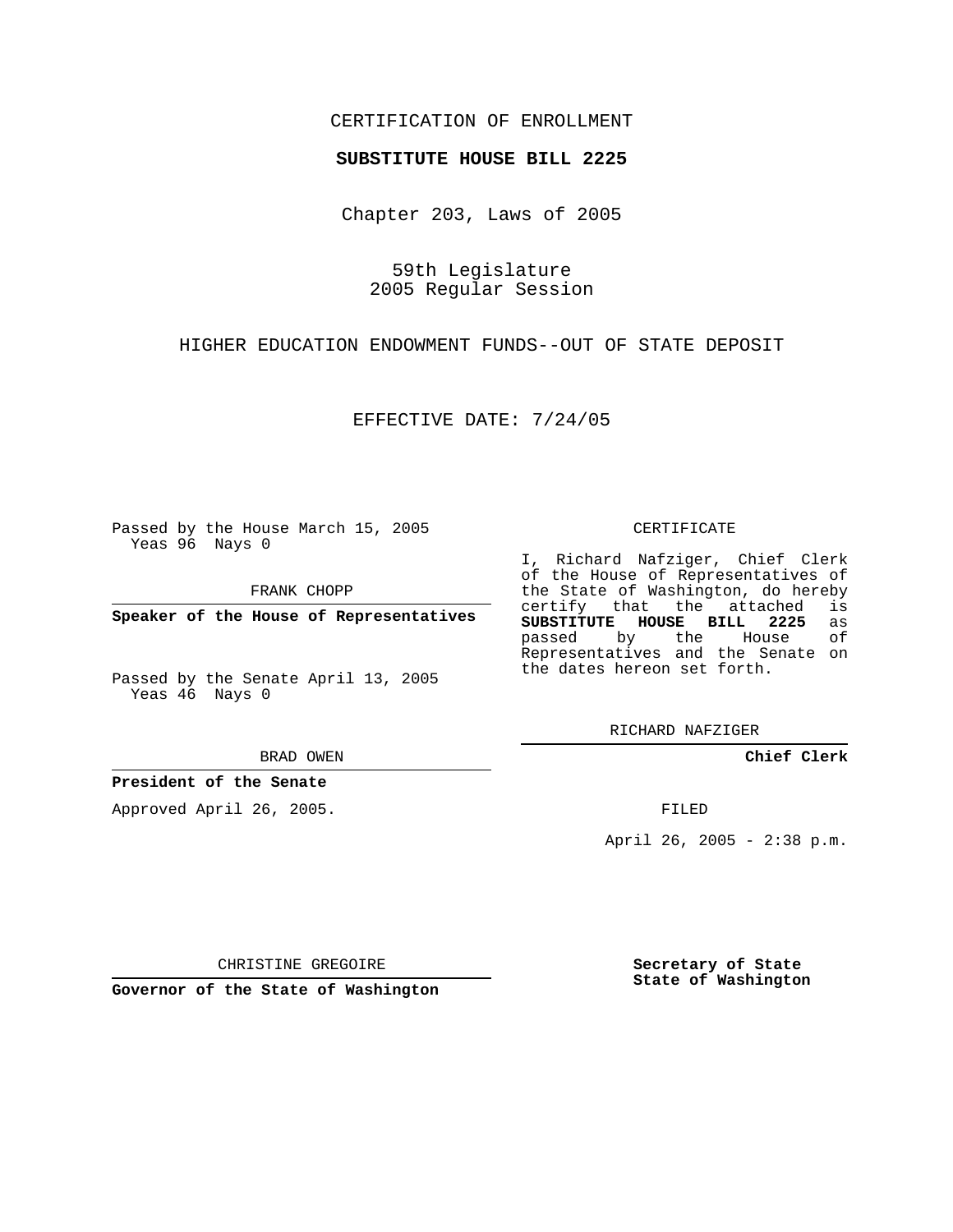## **SUBSTITUTE HOUSE BILL 2225** \_\_\_\_\_\_\_\_\_\_\_\_\_\_\_\_\_\_\_\_\_\_\_\_\_\_\_\_\_\_\_\_\_\_\_\_\_\_\_\_\_\_\_\_\_

\_\_\_\_\_\_\_\_\_\_\_\_\_\_\_\_\_\_\_\_\_\_\_\_\_\_\_\_\_\_\_\_\_\_\_\_\_\_\_\_\_\_\_\_\_

Passed Legislature - 2005 Regular Session

## **State of Washington 59th Legislature 2005 Regular Session**

**By** House Committee on Financial Institutions & Insurance (originally sponsored by Representative Kirby; by request of State Treasurer)

READ FIRST TIME 03/04/05.

 AN ACT Relating to allowing certain higher education endowment grant funds to be deposited outside the state; and amending RCW 39.58.080 and 39.58.085.

BE IT ENACTED BY THE LEGISLATURE OF THE STATE OF WASHINGTON:

 **Sec. 1.** RCW 39.58.080 and 1996 c 256 s 8 are each amended to read as follows:

 (1) Except for funds deposited pursuant to a fiscal agency contract with the state fiscal agent or its correspondent bank, funds deposited pursuant to a custodial bank contract with the state's custodial bank, and funds deposited pursuant to a local government multistate joint self-insurance program as provided in RCW 48.62.081, no public funds shall be deposited in demand or investment deposits except in a public depositary located in this state or as otherwise expressly permitted by statute: PROVIDED, That the commission, or the chair upon delegation by the commission, upon good cause shown, may authorize, for such time and upon such terms and conditions as the commission or chair deem appropriate, a treasurer to maintain a demand deposit account with a banking institution located outside the state of Washington solely for